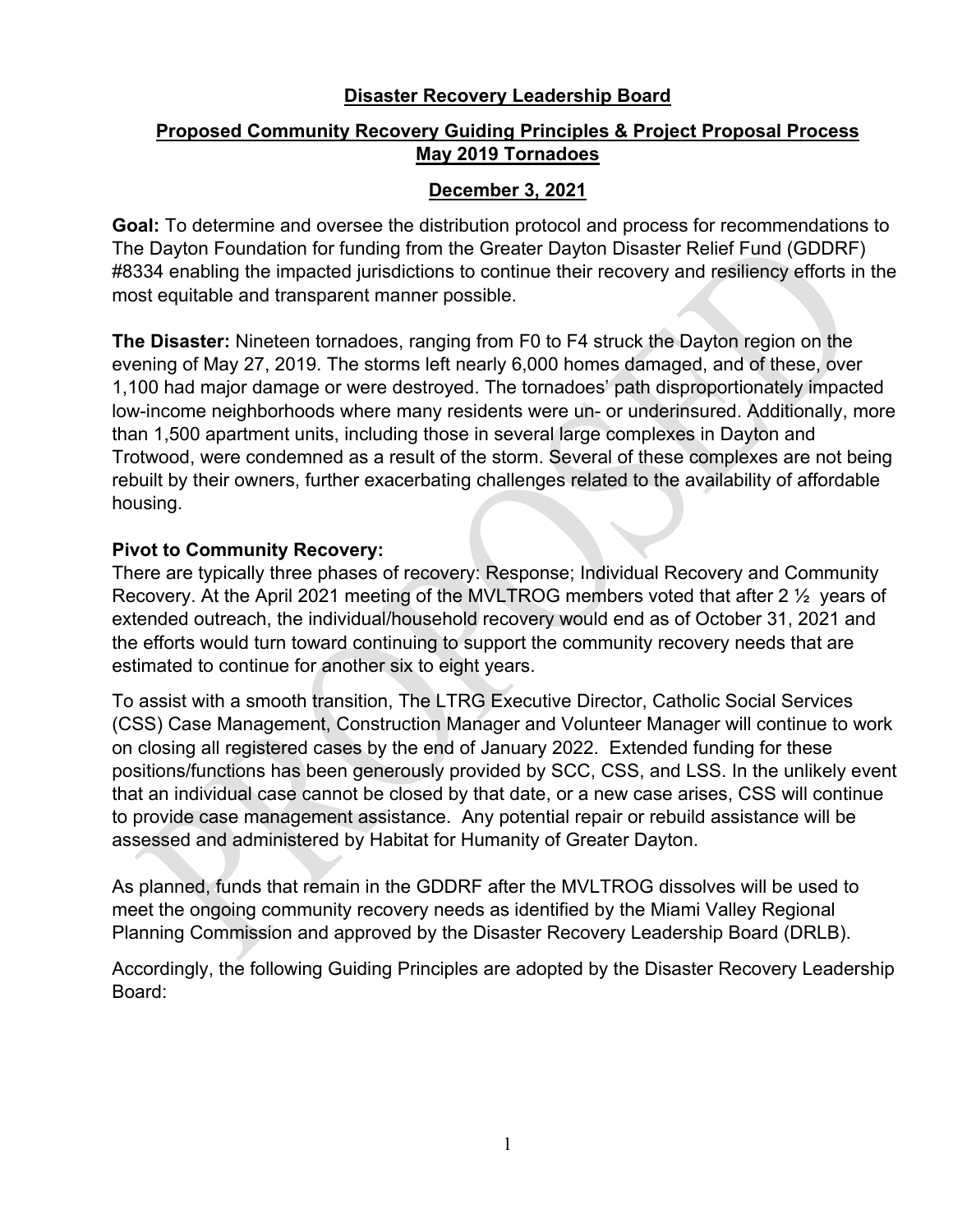# **Guiding principles:**

| <b>Overview</b>                                                                         |  |  |  |
|-----------------------------------------------------------------------------------------|--|--|--|
| 1. The Dayton Foundation's GDDRF was established to accept charitable donations         |  |  |  |
| in support of the response and recovery needs of individuals and community              |  |  |  |
| following the May 2019 tornadoes.                                                       |  |  |  |
| 2. 100% of donations to the GDDRF are to be used to support the response and            |  |  |  |
| recovery effort conducted by the MVLTROG and the impacted jurisdictions.                |  |  |  |
| 3. The DRLB will provide strategic leadership, oversight and transparency for the       |  |  |  |
| community on long-term recovery efforts.                                                |  |  |  |
| 4. All DRLB work and services will be done on a pro bono basis.                         |  |  |  |
| 5. The DRLB will be advised by the MVRPC. MVRPC promotes collaboration                  |  |  |  |
| among communities, stakeholders, and residents to advance regional priorities.          |  |  |  |
| 6. In doing its work, the DRLB will rely on MVRPC to vet all projects as they relate to |  |  |  |
| eligibility requirements for funding opportunities from the GDDRF.                      |  |  |  |
| 7. All potential projects must be proposed using the Community Recovery Project         |  |  |  |
| Scoping Outline. At a minimum, projects must be within the boundaries of the            |  |  |  |
| path of the tornados, submitted by an eligible local government agency, and all         |  |  |  |
| appropriate funding sources must be identified prior to presentation for                |  |  |  |
| consideration by the DRLB.                                                              |  |  |  |
| 8. An ad-hoc committee comprised of 5 DRLB Members will review all project              |  |  |  |
| proposals and make recommendations to the DRLB. Meetings to review                      |  |  |  |
| proposals will be coordinated by MVRPC and can occur virtually.                         |  |  |  |
| 9. Approved funding recommendations to The Dayton Foundation from the GDDRF             |  |  |  |
| will require a majority "yes" vote by the members present at the DRLB meeting.          |  |  |  |
| 10. DRLB members with a conflict of interest on any proposed project will abstain       |  |  |  |
| from voting.                                                                            |  |  |  |
| 11. The goal is to leverage other funding opportunities, using the GDDRF for local      |  |  |  |
| match or project support. From time to time, the submission deadlines for               |  |  |  |
| complementary funding opportunities may require electronic vote by DRLB.                |  |  |  |
| 12. Competing projects will be prioritized based on funding resources; visibility of    |  |  |  |
| project; jurisdictional collaboration and commitment; and, equity among other           |  |  |  |
| things.                                                                                 |  |  |  |
| 13. The GDDRF remains open for donations and the DRLB shall assist with                 |  |  |  |
| fundraising, communications and ongoing policy and protocols to aid the                 |  |  |  |
| community in rebuilding and recovering post-disaster.                                   |  |  |  |
| 14. Funding for individual/household recovery needs will take priority over the         |  |  |  |
| community funding needs through December 31, 2022.                                      |  |  |  |
| 15. After the final distribution from the GDDR the fund will close and any donation     |  |  |  |
| made to the fund post-closure will be distributed by The Dayton Foundation's            |  |  |  |
| Governing Board to the Dayton Foundation Tornado Survivors' Pathway to Home             |  |  |  |
| Ownership Fund #8561 or non-profits working to advance affordable housing in            |  |  |  |
| our community.                                                                          |  |  |  |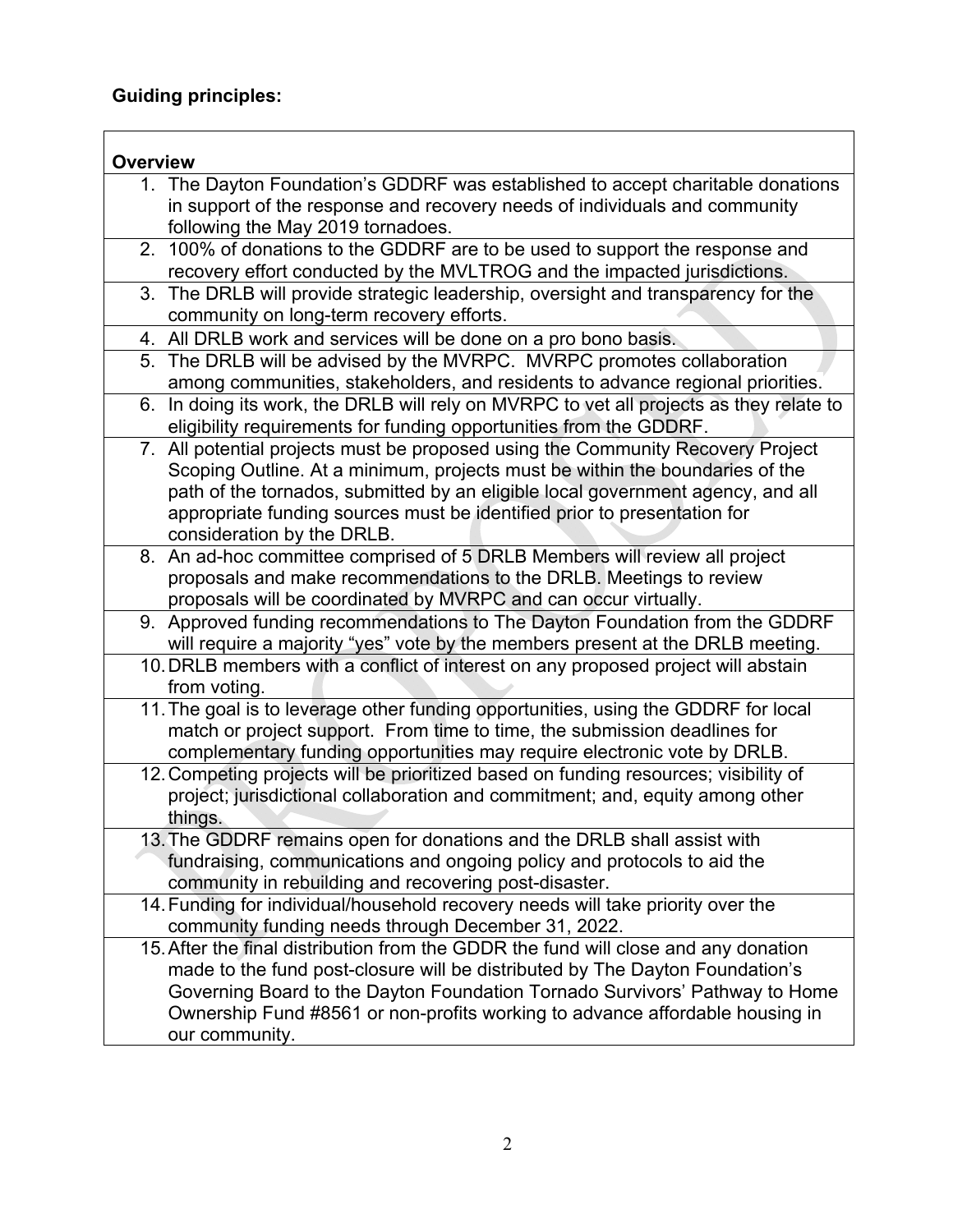# **Community Recovery Project Proposal Process**

| 1. All potential projects must be proposed using the Community Recovery<br>Project Scoping Outline.                                                                                                                                                                                                                                                    |
|--------------------------------------------------------------------------------------------------------------------------------------------------------------------------------------------------------------------------------------------------------------------------------------------------------------------------------------------------------|
| 2. Community Recovery Project Scoping Outlines for potential projects funded<br>by the Dayton Foundation from the GDDR #8334 Fund will be due to<br>MVRPC on the 1 <sup>st</sup> day of the month preceding the next DRLB meeting. (i.e.<br>- due Feb 1, 2022 in advance of the March 4, 2022 DRLB meeting) in order<br>to be considered for approval. |
| 3. In the rare circumstances when a complimentary funding source has a<br>deadline that falls in between the DRLB meetings, and the proposed project<br>was not approved at the prior DRLB meeting, MVRPC will review the<br>proposal to determine if it warrants a special meeting of the ad-hoc review<br>committee and electronic vote by the DRLB. |
| 4. A communication plan will be developed to ensure that all possible<br>Applicants are aware of the Application process.                                                                                                                                                                                                                              |
| 5. MVRPC will provide advisory resources to assist applicants with the filing of<br><b>Community Recovery Project Scoping Outline.</b>                                                                                                                                                                                                                 |
| 6. Funding from the GDDRF will not be sufficient to support all projects.<br>Priority will be given to those projects that can successfully fund the majority<br>of their projects through alternative resources.                                                                                                                                      |
| 7. MVRPC will present for consideration and approval vetted proposals to the<br>ad-hoc review committee in advance of each DRLB meeting.<br>Recommendations from the ad-hoc review committee will be presented at<br>each quarterly meeting of the DRLB until all GDDR funds are expended.                                                             |
| 8. The financial need or other circumstances of the jurisdictional applicants<br>may factor into the DRLB determination of the amount of the distribution.                                                                                                                                                                                             |
| 9. The DRLB cannot guarantee that all projects will receive approval for<br>funding or that funds will be available.                                                                                                                                                                                                                                   |
| 10. All submitted proposals will be posted to the MVRPC website.                                                                                                                                                                                                                                                                                       |

Approved:

Woodrow Stroud, DRLB Chair

Dated: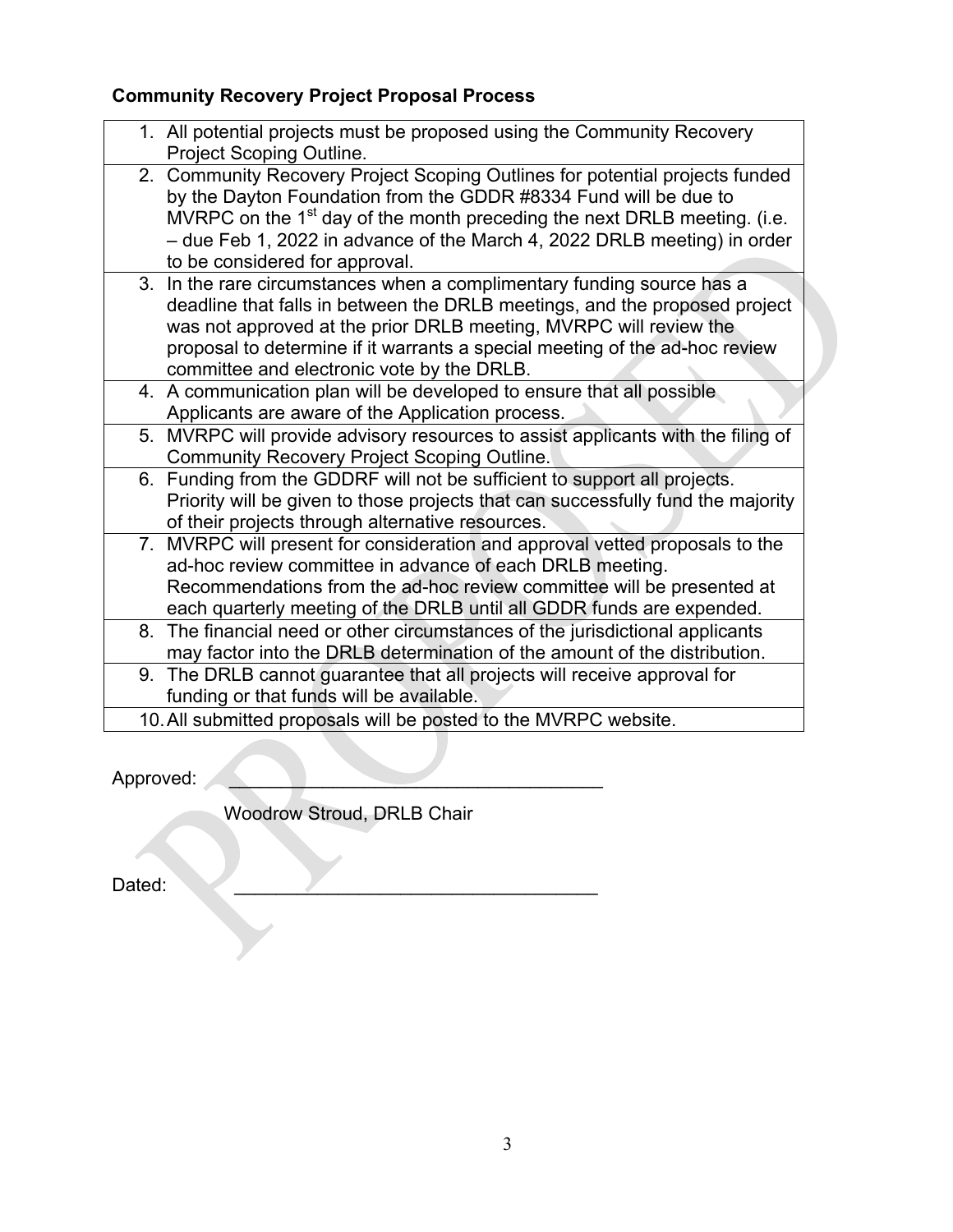

# **Step 1: Complete the Project Scoping Outline including Proposed Budget**

- Please use an 11 point font and do not exceed 4 pages.
- An electronic signature is acceptable.

## **Step 2: Submit Project Scoping Outline and Supporting Documentation**

Please send the following documentation as email attachments (*PDF documents preferred*) to Stacy Schweikhart sschweikhart@mvrpc.org .

Community Recovery Project Scoping Outlines for potential projects funded by The Dayton Foundation from the GDDR #8334 Fund will be due to MVRPC on the 1st day of the month preceding the next DRLB meeting. (i.e. – due Feb 1, 2022 in advance of the March 4, 2022 DRLB meeting) in order to be considered for approval. Please visit www.mvrpc.org or email Stacy for a list of DRLB meeting dates.

## **Required Documentation:**

- 1. Completed Project Scoping Outline
- 2. A copy of the organization's most recently completed audit, including auditor's notes *or* a balance sheet and income statement covering your organization's most recently completed fiscal year.
- You will receive an email confirmation when your proposal has been received.
- If there are additional questions about your proposal, MVRPC will contact you.

## **Final Decision and Notification**

- Once a decision has been made, MVRPC will contact you.
- All funds will be distributed via Electronic Funds Transfer (EFT). If selected, you will be asked to complete a full application for funds and written EFT Authorization Form from The Dayton Foundation if the Foundation does not already have the necessary information.

## **Final Narrative and Financial Report**

- If granted funding, a final report will be due 30 days after the project is complete.
- Organizations that previously received a grant from the GDDR Fund should submit a progress report to the committee prior to submitting a new application. For more information, please contact Tania Arseculeratne at tarseculeratne@daytonfoundation.org.

## **For Additional Information**

Contact Stacy Schweikhart, Director of Strategy and Engagement at sschweikhart@mvrpc.org.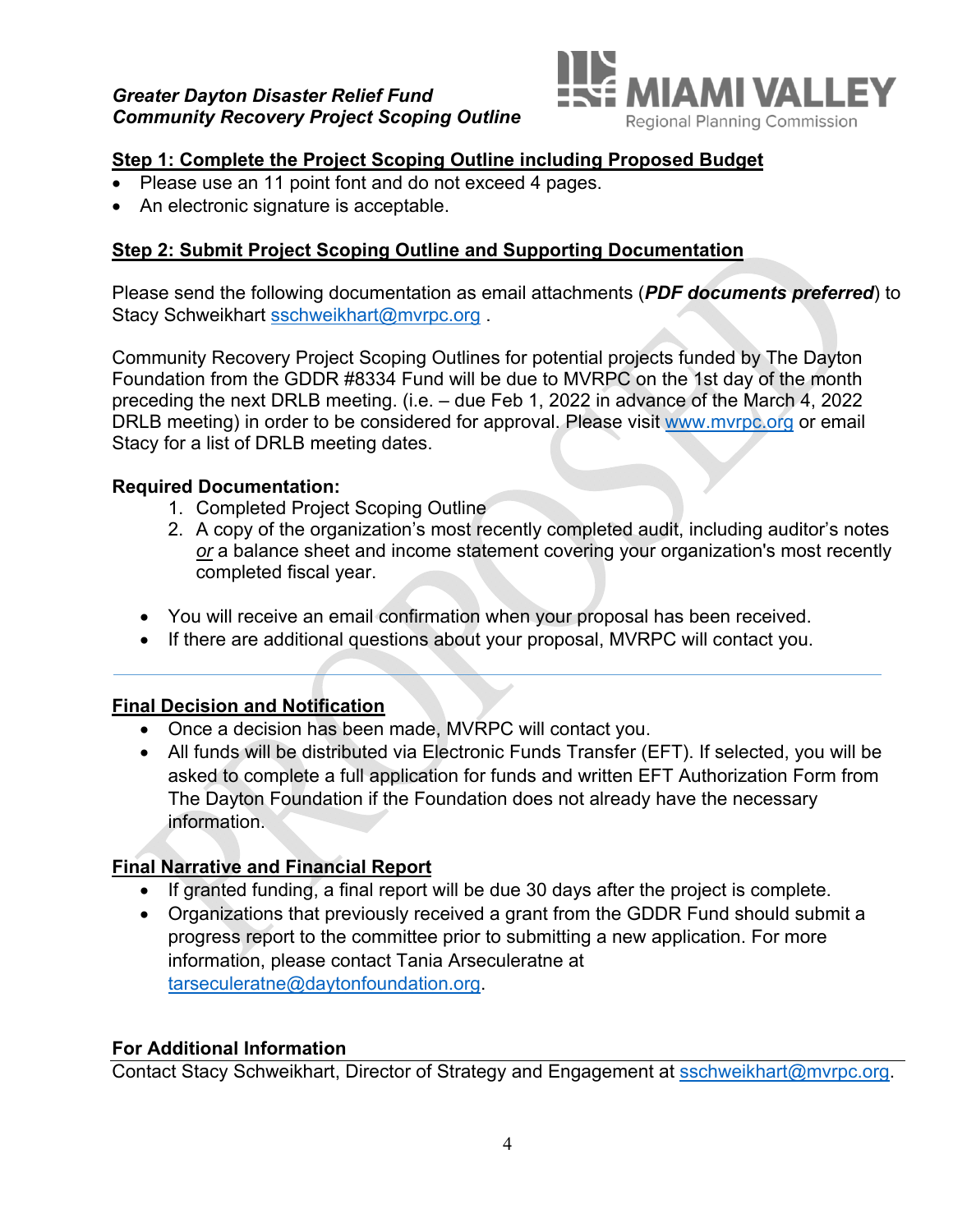| <b>Community Recovery Project Scoping Outline</b>                                                                                 |                         |      |  |  |
|-----------------------------------------------------------------------------------------------------------------------------------|-------------------------|------|--|--|
| <b>PART 1: GENERAL INFORMATION</b>                                                                                                |                         |      |  |  |
| Name of Local Government<br>Organization                                                                                          |                         |      |  |  |
| <b>Mailing Address</b>                                                                                                            |                         |      |  |  |
| City, State & Zip                                                                                                                 |                         |      |  |  |
| <b>Phone Number</b>                                                                                                               |                         |      |  |  |
| Website                                                                                                                           |                         |      |  |  |
| <b>Federal Tax ID</b>                                                                                                             |                         |      |  |  |
| Active Member of the Disaster<br><b>Recovery Long-Term</b><br><b>Community Recovery Impacted</b><br><b>Jurisdictions Group?</b>   | <b>YES</b><br><b>NO</b> |      |  |  |
| <b>Point of Contact Name</b>                                                                                                      |                         |      |  |  |
| <b>Point of Contact Title</b>                                                                                                     |                         |      |  |  |
| <b>Point of Contact Email Address</b>                                                                                             |                         |      |  |  |
| <b>Point of Contact Phone Number</b>                                                                                              |                         |      |  |  |
| State the purpose of your proposal in no more than two sentences:                                                                 |                         |      |  |  |
|                                                                                                                                   |                         |      |  |  |
| <b>TERMS AND CONDITIONS</b><br>Application must be submitted only as an e-mail attachment to sschweikhart@mvrpc.org.              |                         |      |  |  |
| I hereby certify that, to the best of my knowledge, all information presented in connection<br>with this application is accurate. |                         |      |  |  |
|                                                                                                                                   |                         |      |  |  |
| City Manager / Administrator / Executive Director/CEO's Signature                                                                 |                         | Date |  |  |
| Mayor/Commission/Board Chair Signature                                                                                            |                         | Date |  |  |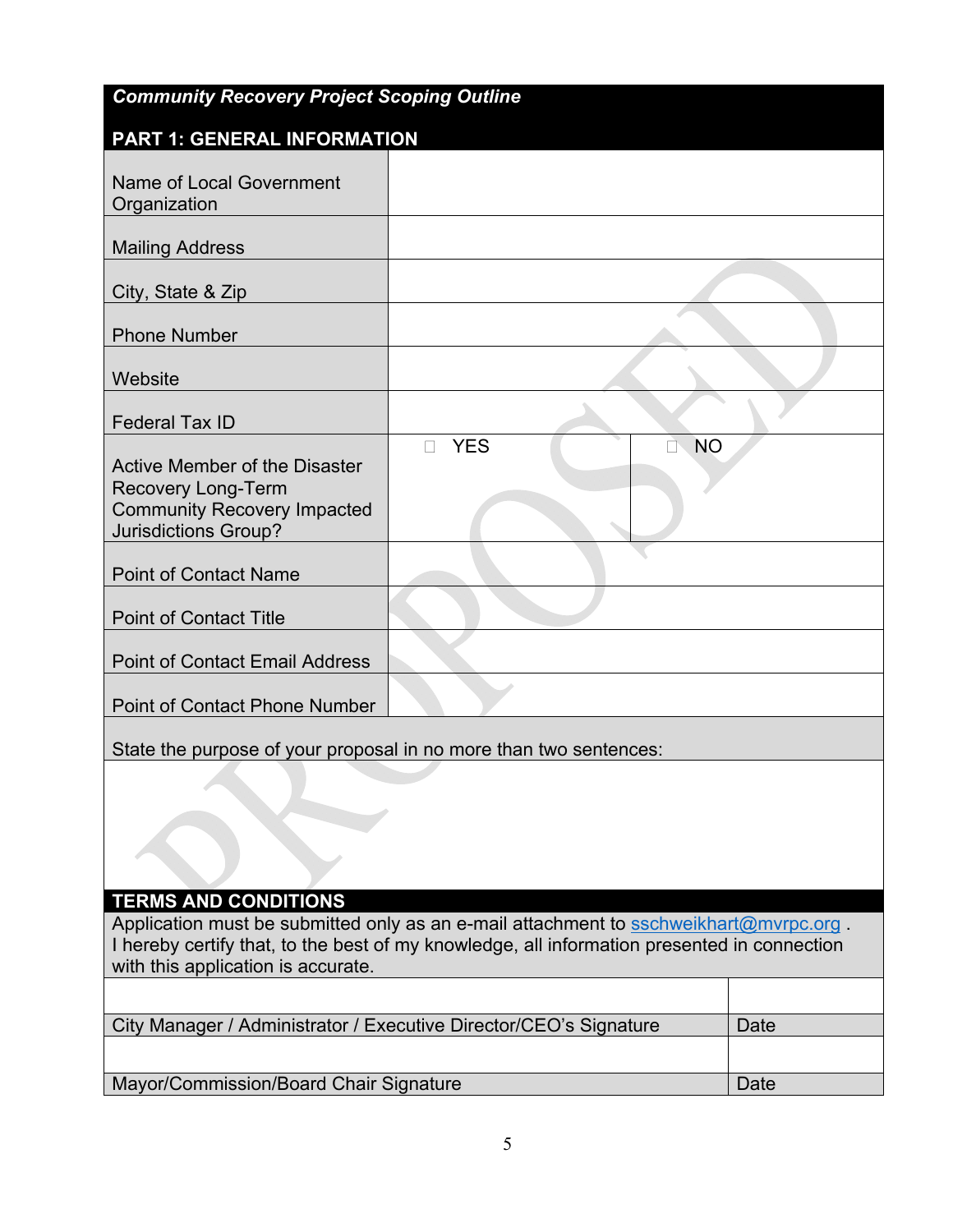# *Community Recovery Project Scoping Outline*

## **PART 2: PROJECT SUMMARY**

| <u>PARTZ: PROJECT SUMMARY</u><br>Please summarize your proposal, including brief, but specific responses to the following: |  |  |  |  |  |
|----------------------------------------------------------------------------------------------------------------------------|--|--|--|--|--|
| <b>Title of Project</b>                                                                                                    |  |  |  |  |  |
| <b>Total Project Cost</b>                                                                                                  |  |  |  |  |  |
| <b>GDDRF Funding Request</b>                                                                                               |  |  |  |  |  |
| <b>Project Summary</b>                                                                                                     |  |  |  |  |  |
|                                                                                                                            |  |  |  |  |  |
| Project Goals (3-5 concrete goals to demonstrate impact on Community Recovery)                                             |  |  |  |  |  |
|                                                                                                                            |  |  |  |  |  |
|                                                                                                                            |  |  |  |  |  |
| <b>Project Timeline</b>                                                                                                    |  |  |  |  |  |
|                                                                                                                            |  |  |  |  |  |
| Collaboration amongst eligible entities is encouraged. Please describe project<br>partnerships/collaboration.              |  |  |  |  |  |
|                                                                                                                            |  |  |  |  |  |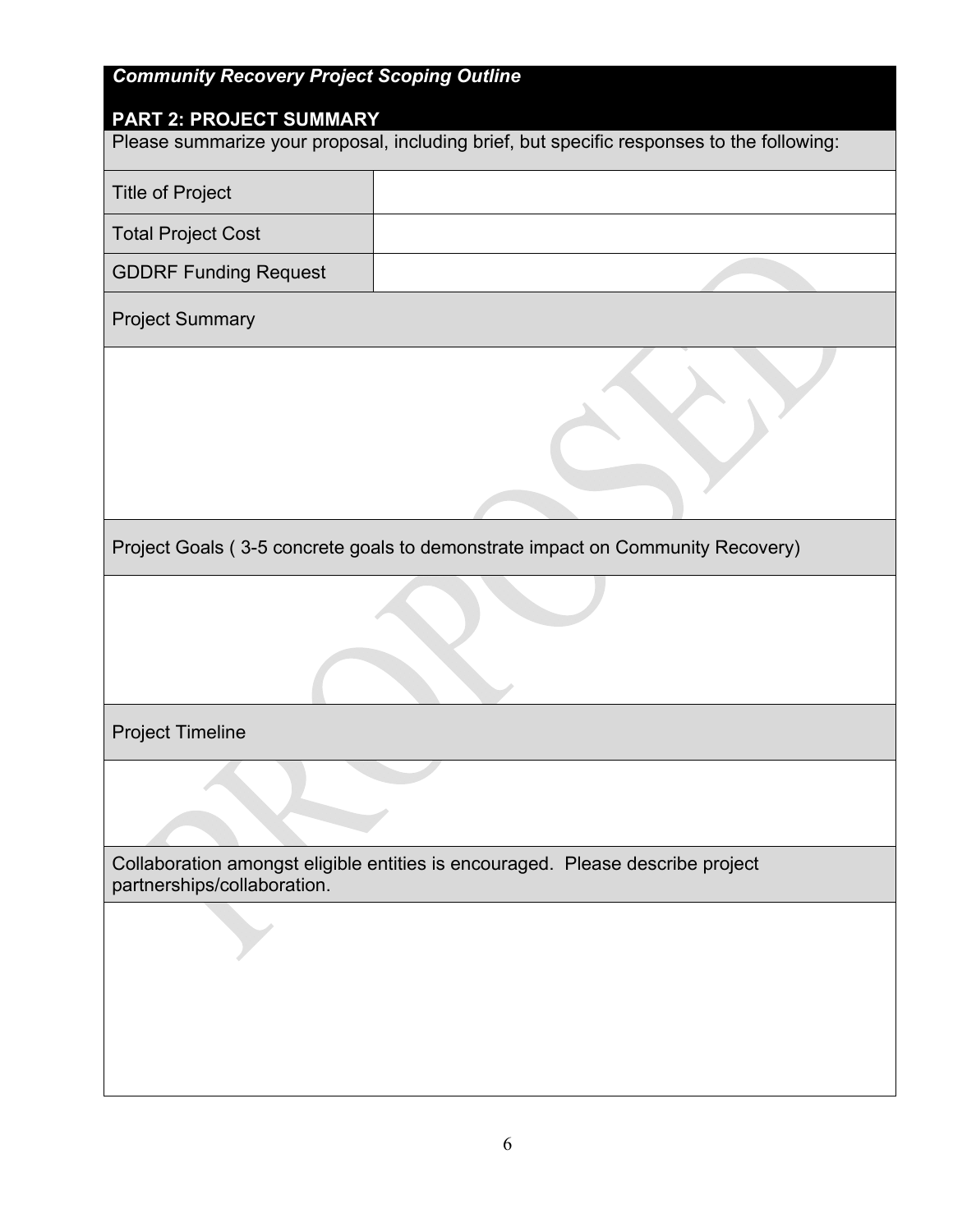Detail the compelling reasons why this project is essential to long-term community recovery.

How does this project address equity or community need in areas that are distressed or underserved?

Explain how this project aligns with comprehensive/master plans formally adopted for the community.

The goal is to leverage other funding opportunities, using the GDDRF for local match or project support. Please detail efforts to secure funding and all sources of funding committed to this project.